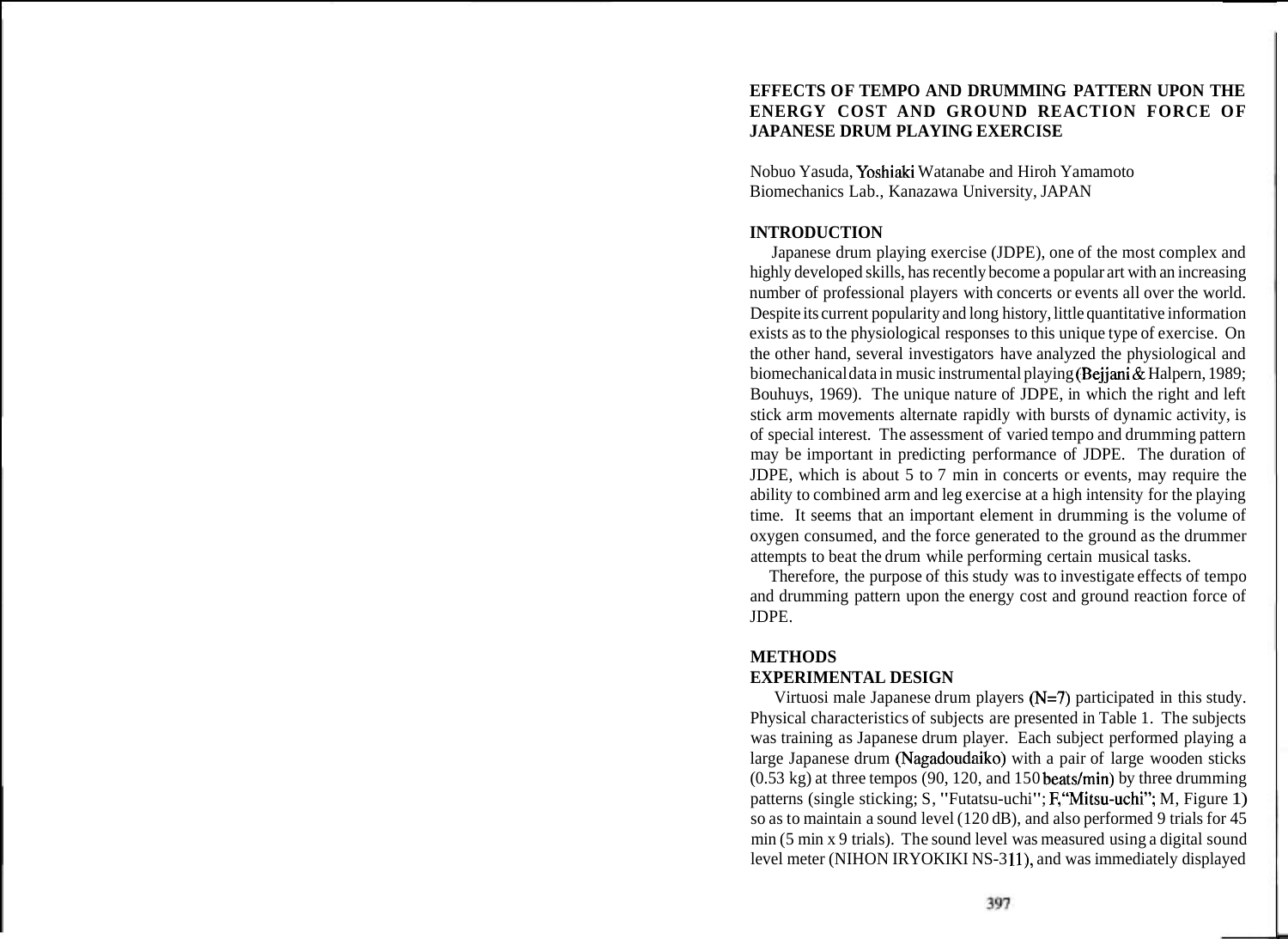by a personal computer (NEC PC-9821Nm) to the subjects in order to keep a constant sound level. The order of all trials was randomized, and tempo and drumming pattern were synchronized with a metronome (NIPPON **GAKKI YAMAHA** P-33).

| <b>Table 1.</b> Physical characteristics of subjects (Mead-SD) |                   |                          |  |  |  |  |
|----------------------------------------------------------------|-------------------|--------------------------|--|--|--|--|
|                                                                |                   | Virtuosi players $(N=7)$ |  |  |  |  |
| Age                                                            | (yrs)             | 29.9k5.5                 |  |  |  |  |
| Height                                                         | (c <sub>m</sub> ) | $171.9 \pm 4.3$          |  |  |  |  |
| <b>Body Weight</b>                                             | (kg)              | $66.5 \pm 12.5$          |  |  |  |  |
| VO <sub>2</sub> max                                            | (l/min)           | $2.86 \pm 0.5$           |  |  |  |  |
|                                                                | (ml/kg/min)       | $43.3 \pm 3.6$           |  |  |  |  |
| <b>HRmax</b>                                                   | (beats/min)       | $189.1 \pm 9.8$          |  |  |  |  |



**Figure 1.** Drumming patterns used in this study

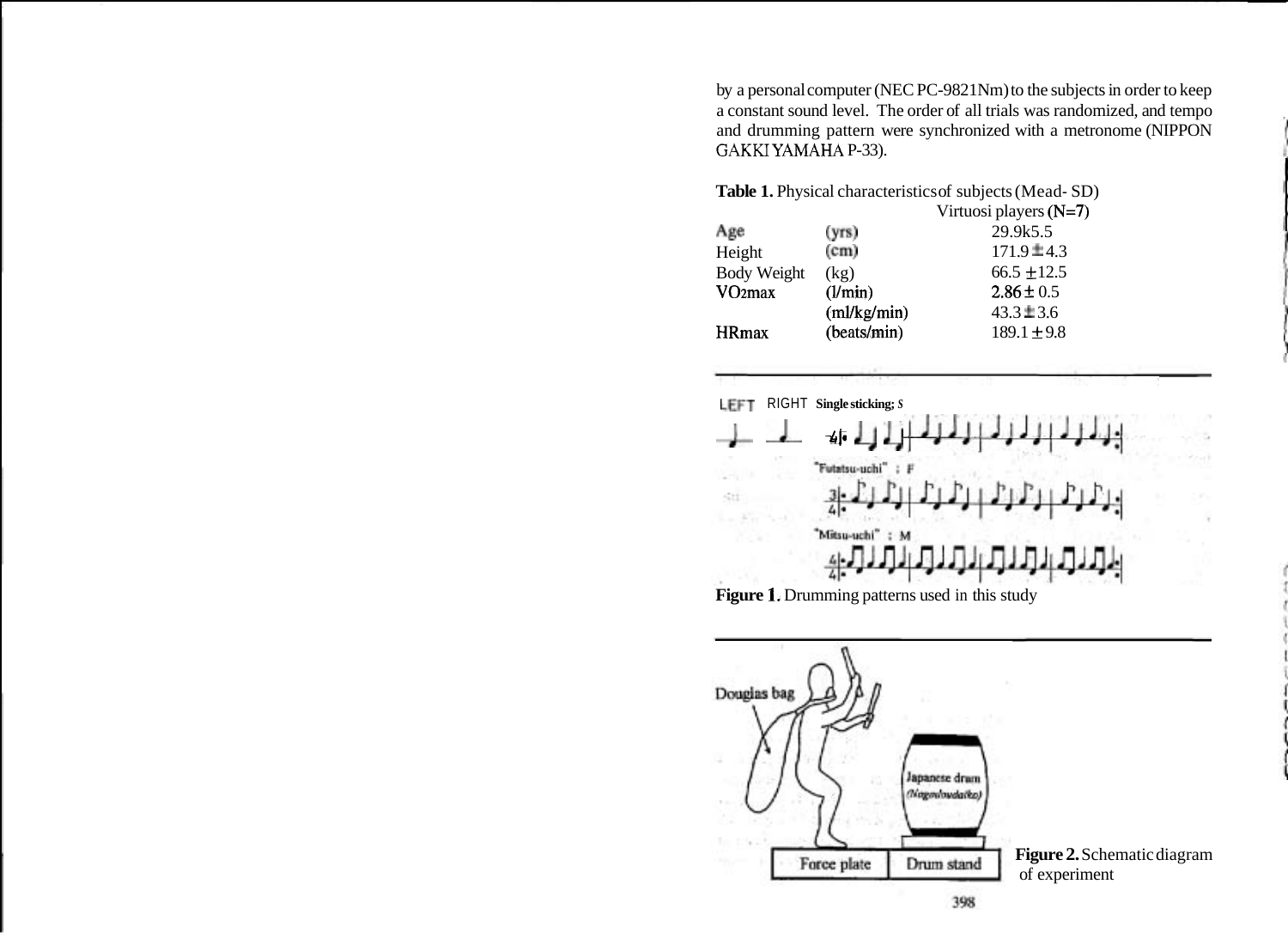## **METABOLIC MEASUREMENTS**

For all trials, Oxygen uptake (VO2) were measured for last 1 min during 5 rnin playing. Heart rate (HR) was recorded by radio-telemetry (NIHON KOHDEN OEC-6201) during 5 min playing. Expired respiratory gas was collected using a Douglas bag. V02 was determined with Douglas bag technique. The expired gas was collected for last 1 rnin during 5 min playing (Figure 2). Gas volume was determined in a dry gas meter (SHINAGAWA SEIKI DC-5). Gas sample were analyzed according to the Scholander technique for  $0.2$  and  $CO<sub>2</sub>$ , respectively. An estimate of caloric cost was obtained by multiplying  $V02$  ( $l/min$ ) by 5.05, which represents the caloric equivalent of a respiratory exchange ratio of 1.0 (McArdle, Katch, & Katch, 1991). Ratings of perceived exertion (RPE) were determined immediately after each trial using the 15-point Borg scale (Borg, 1982). Maximal oxygen uptake (VOzmax) was determined using a Jonas body guard bicycle ergometer. In the VOzmax test, the subject pedaled at 60 rpm, and the work load was progressively increased until the subject was unable to continue. **HR** was recorded and the expired gas was collected in two Douglas bags during the last 2 rnin of the work period. The usual criterion of a plateau or decrease in V02 with an increase in work rate was used to indicate that the maximal value had been achieved. The order of testing at these maximal work rates was randomly assigned. At the beginning of testing the subject "warmed up" for 2 rnin at 1 kp. Each subject received auditory and visual pacing from a metronome.

#### **GROUND REACTION FORCE RECORDINGS**

In order to record three-components of force; vertical, anterior-posterior, and medio-lateral force, for 5 min, each player stood on a strain-gauge type force plate (TAKE1 KIKI KOGYO, Figure 2). The basic parameters of ground reaction force for all trials during JDPE were defined as maximum vertical (Fl), minimum vertical (F2), anterior peak (F3), posterior peak (F4), right peak (F5), and left peak (F6) forces.

#### **STATISTICAL ANALYSIS**

A two-way analysis of variance (ANOVA) with repeated measurements was used with "tempo" and "drumming pattern" as the main factors. The projected Least Significant Difference (LSD) was used to compare the means of the variables of each tempo and drumming pattern. Pearson product moment correlation coefficients were used to compare ground reaction force parameters and %HRmax, %VOzmax and RPE results. All comparisons were considered significant at  $p<0.05$ . of the variables of each tempo and drumming pattern. Pearson product<br>moment correlation coefficients were used to compare ground reaction force<br>parameters and %HRmax, %VO2max and RPE results. All comparisons<br>were considere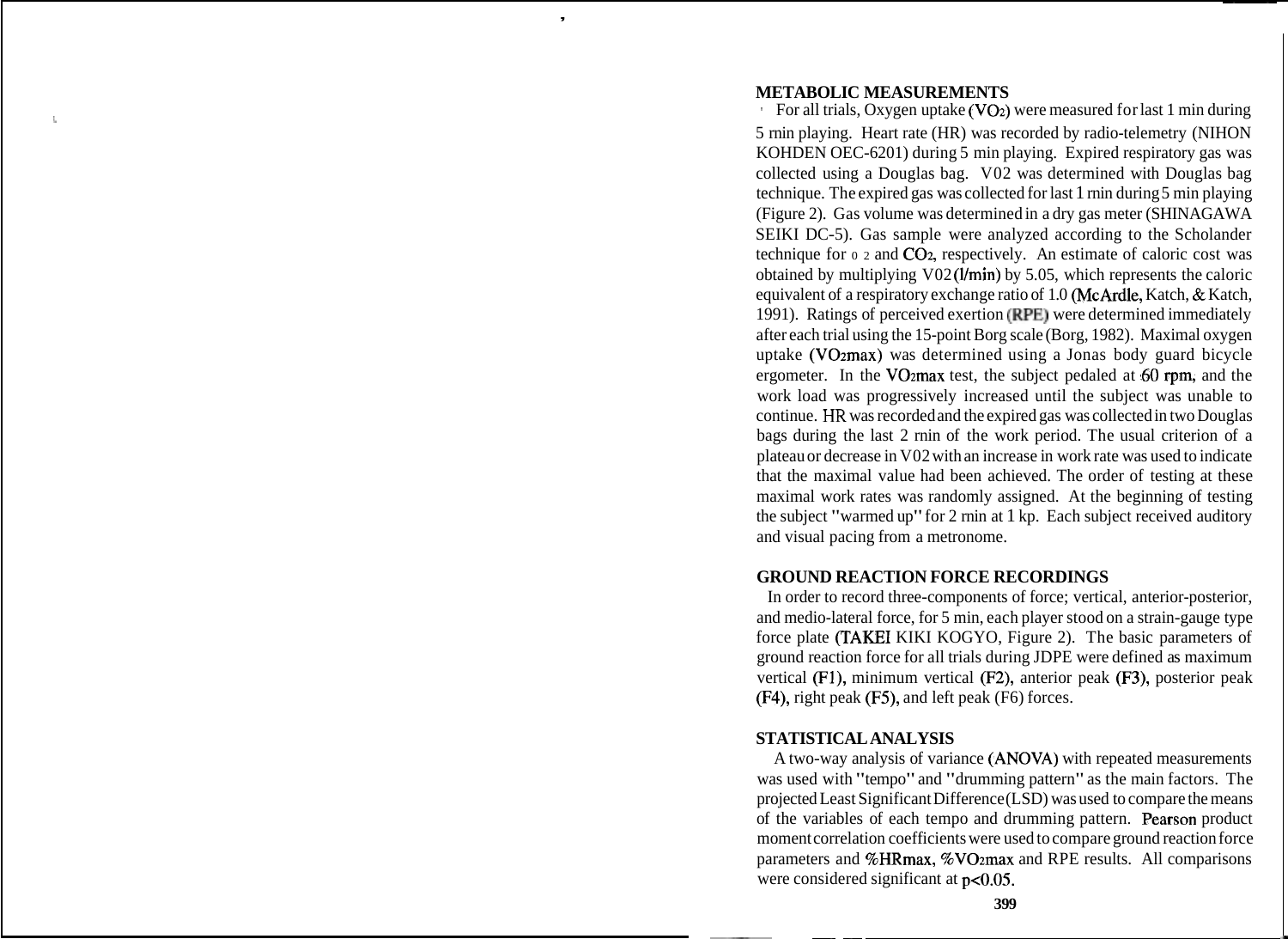### **RESULTS**

In metabolic measurements, ANOVA showed that for tempo and drumming pattern, no significant difference was observed in any physiological variables involving the energy cost. On the other hand, in ground reaction force recordings, ANOVA revealed that the maximum and <sup>I</sup> minimum vertical (Fl and F2) and the anterior-posterior peak (F3 and F4) forces were significantly different among drumming patterns, and that F1 showed significant difference among tempos ( $p<0.05$ , Figure 3).



**Figure 3.** Ground reaction forces of each parameter for last 1 min. during 5 min. playing

 $(Mean \pm SD)$  of cycles, S:Single sticking; F: "Futatsu-uchi"; M: "Mitsu-uchi"

Correlation coefficient between all ground reaction force parameters and %HRmax showed significant difference (pc0.05, Table 2). Similarly, significant difference between parameters and %VO2max, except for F3 and F5, was found ( $p<0.05$ ). Moreover, significant difference between F5-F6 and RPE was found  $(p<0.05)$ .

|                 |          |          | Ground reaction force parameters |               |          |
|-----------------|----------|----------|----------------------------------|---------------|----------|
| <b>Variable</b> | Vertical |          | <b>Anterior-Posterior</b>        | Medio-Lateral |          |
|                 | FI       | F2       | F3<br>F4                         | F5            | F6       |
| %HRmax          | 0.404"   | $-0.448$ | 0.410'<br>$-0.364$               | 0.424         | $-0.478$ |
| %VOzmax         | 0.564    | $-0.466$ | 0.186<br>$-0.302$                | $-0.035$      | $-0.519$ |
| <b>RPE</b>      | 0.159    | $-0.006$ | 0.017<br>$-0.128$                | $-0.414$      | 0.392    |
| P<0.05          |          |          |                                  |               |          |

**Table 2.** Correlation coefficient between ground reaction force parameters and %HRmax, %VOzmax, and RPE during **5** min playing in virtuosi players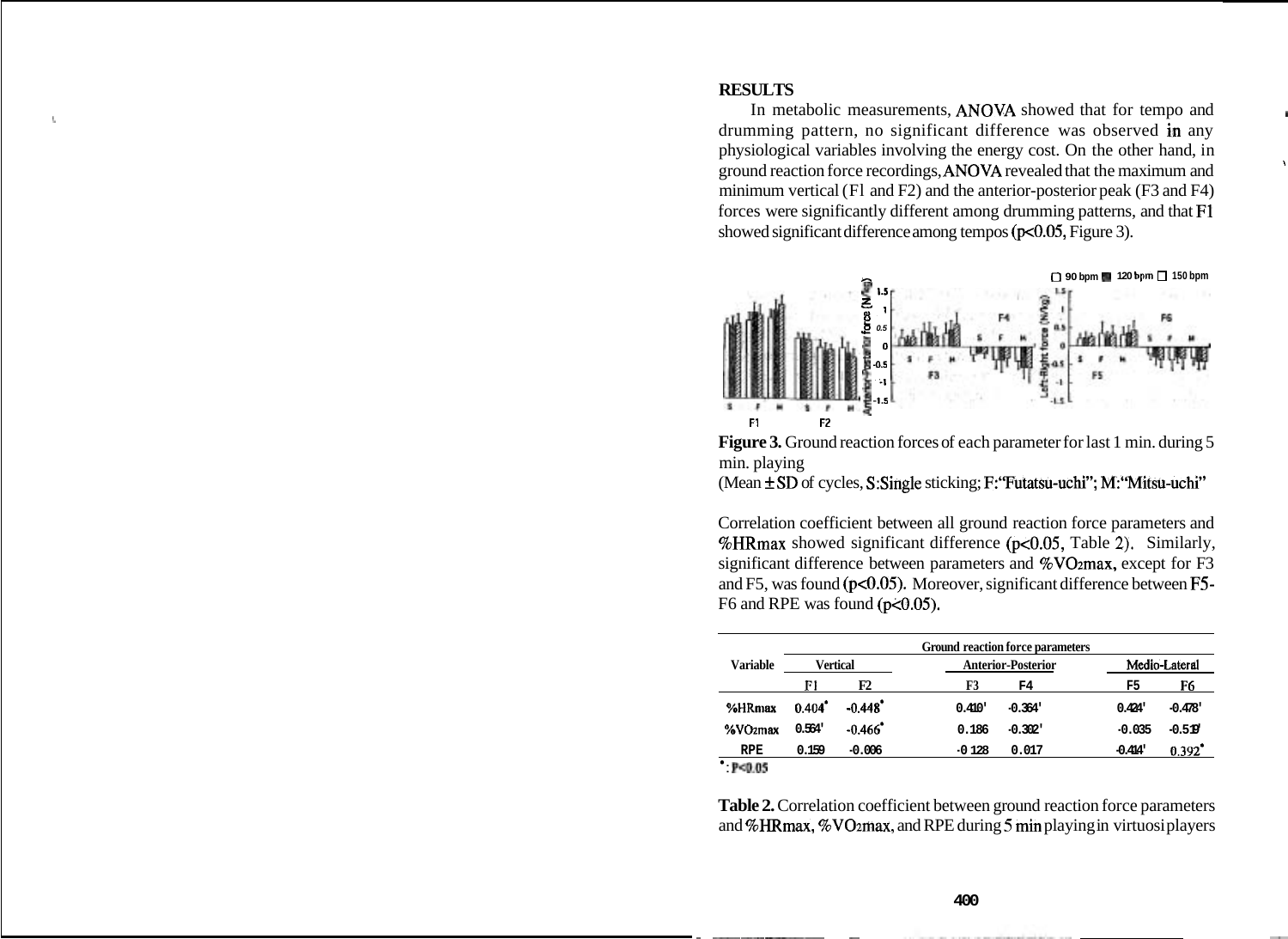### **DISCUSSION**

In this study, for tempo and drumming pattern, no significant difference was observed in any physiological variables involving the energy cost. The energy cost of various modes of exercise are shown in Table 3.

| <b>Excretise</b>                       | Sex.          | N              |                  | <b>Compy 4400</b>  | References                                  |
|----------------------------------------|---------------|----------------|------------------|--------------------|---------------------------------------------|
|                                        |               |                | (konklusio)      | <b>GEAR ENGINE</b> |                                             |
| Marching                               | male          | 12             | $5.90 \pm 0.91$  |                    | Edholm, O G. Fleicher, J G.,                |
| <b>Running</b>                         | auk           | 10             | 11.80 ± 1.24     |                    | Widdowson, E. M. & MirCanne, R. A., 1995    |
| <b>Crofting</b>                        | male          | 10             | $7.79 \pm 0.98$  |                    |                                             |
| Cross-country skiing                   | male, forsale | 4              | $927 \pm 0.92$   |                    | Christmack, C. H. & Hogberg, P., 1950.      |
| Pip plantar                            | female        | 2              | 9.56             | 122 <sub>5</sub>   | Gordon, T.I., Bankster & Gordon, S. P. 1969 |
| Acrobic dancing; Low                   | male. female  | 4              | $4.06 \pm 0.16$  | $70 \pm 10$        | <b>International V</b> & Cruzza, B., 1978   |
| Medium                                 | male, female  | $\overline{4}$ | 6.01             | 100 ± 10           |                                             |
| <b>High</b>                            | male, famale  | 4              | 1.192099         | 140 ± 20           |                                             |
| <b>Disco dancing</b>                   | male          | 7              | 11,60±3.60       |                    | Leger, L. C., 1981                          |
| JDPE:<br>S.<br>$90 \times m$           | malc          | 7              | $3.55 \pm 1.09$  | $55.2 \pm 2.2$     | Present study                               |
| 120 bpm                                | male          | 7              | 4.57 ± 1.74      | $70.4 \pm 196$     |                                             |
| 150 bpm                                | male          | 7              | $4.56 \pm 166$   | 10.1 ± 10.3        |                                             |
| F 90 bpm                               | male          |                | 4 60 ± 1.71      | 70.6t17.6          |                                             |
| 間の                                     | male          |                | <b>1.■±0.93</b>  | 77.9219.9          |                                             |
| 150 bom                                | male          | 7              | 4.71±1.07        | 7134136            |                                             |
| M 90 bpm                               | male          |                | 4.58 ± 1.64      | 69.2 ± 22.1        |                                             |
| 120 bpm                                | ولعدد         |                | 4.97土土源          | $76.0 \pm 10.1$    |                                             |
| 150 bpm                                | mate          |                | 44821.76         | $97.0 \pm 13.9$    |                                             |
| <b>JDPRaymers</b> dram playing cannise |               |                | Simple minimum ? | "Fututsu-uchi"     | M:<br><b>Indian wild</b>                    |

Table 3. Comparison of energy cost among vaiious modes of exercise

The value calculated in S at 120 and 150 bpm, F at 90,120, and 150 bpm, and M at 90,120 bpm were similar to the energy cost of low impact aerobic dancing. The value calculated in S at 90 bpm was lower than that of low impact aerobic dancing. In addition, the value calculated in M at 150 bpm was similar to the energy cost of medium impact aerobic dancing. Emphasis here may be made of the powerful component of JDPE. Empirically, it is well known that JDPE is a mixed type of exercise. Some movements are' primarily static while other movements are primarily more dynamic(arm movements). This **powerful** component is especially evident during fast tempo and drumming pattern in which the emphasis is on balance, muscular control, maintaining body placement, positioning of upper- and lower- body, and supporting the body weight. Thus, JDPE involves a dynamic component especially evident during fast tempo and drumming pattern.

In dynamic responses, maximum vertical ground reaction force showed significant difference among tempos  $(p<0.05)$ , and also the difference of drumming patterns would have significant effect on the displacement of the body's center of gravity in both the vertical and the A-P directions (Figure 3).

As for correlation coefficient among ground reaction force parameters and %HRmax, %VOrmax, there was almost significant difference (p<0.05). The application of the results from this study to JDPE supports the need for